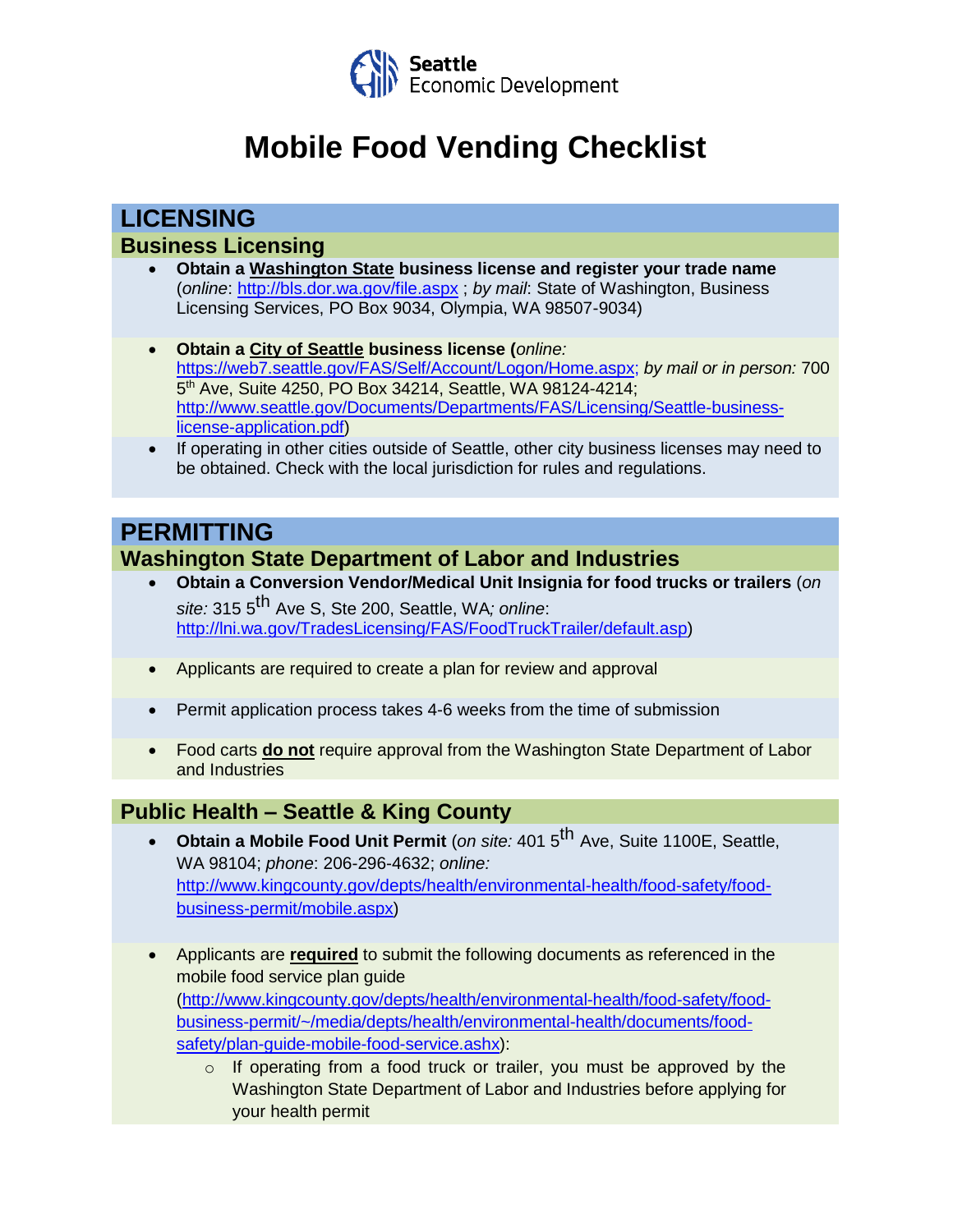- o Plan Review Application including two sets of your mobile food unit plans;
- o A Commissary Use Agreement Form (must be within King County to operate in King County)
- o Use of Restroom Agreement (must be within 500 feet with soap, paper/hand dryer, and hot water that is at least 100 degrees Fahrenheit);
- o Food Preparation Flow Chart
- o Site or Route Information Form
- o A detailed menu
- o Description of your business operations plan
- o A completed Mobile and Limited Plan Review Cover Sheet
- Permit application process takes about 2 weeks from the time of submission
- King County health permits are not transferrable
- If operating outside of King County, health permit(s) from each respective county may be required. Check with the local jurisdiction for rules and regulations.

#### **Seattle Fire Department**

- **Obtain an Annual Liquid Propane Gas (LPG) Permit for Food Vending** (*on* s*ite/mail:* 220 Third Ave South, 2<sup>nd</sup> Floor, Seattle, WA 98104, hours are M-F 8:00 a.m. to 4:30 p.m
- **Download the application (**<http://www.seattle.gov/Documents/Departments/Fire/Business/8206FVH.pdf>**)**  and submit in person, by mail, or by email at [permits@seattle.gov](mailto:permits@seattle.gov)
- **Once submitted,** payment can be made in person, by mail, or over the phone with a credit card

# **LOCATION**

**Seattle Department of Transportation** (for vending in the public right-of-way – streets, sidewalks, and public plazas)

- **Obtain a Street Use Permit** (online: [http://www.seattle.gov/transportation/stuse\\_vend.htm; on](http://www.seattle.gov/transportation/stuse_vend.htm) site: Street Use Division, 23rd Floor, 700 5th Ave, Seattle, WA). The various types of vending permits are listed below:
	- o **For a cart: Sidewalk or Plaza Vending:** Annual; issued based on daytime (6AM – 8PM) or nighttime (8PM – 6AM) use **\*\*Certain Plazas may accommodate trucks\*\***
	- o **For a food truck or trailer**: **Curb Space Vending:** Permitted for a specific location or time period and occur from:
		- Designated Food-Vehicle Zone: Annual; 4-hour weekly increments based on day or nighttime use